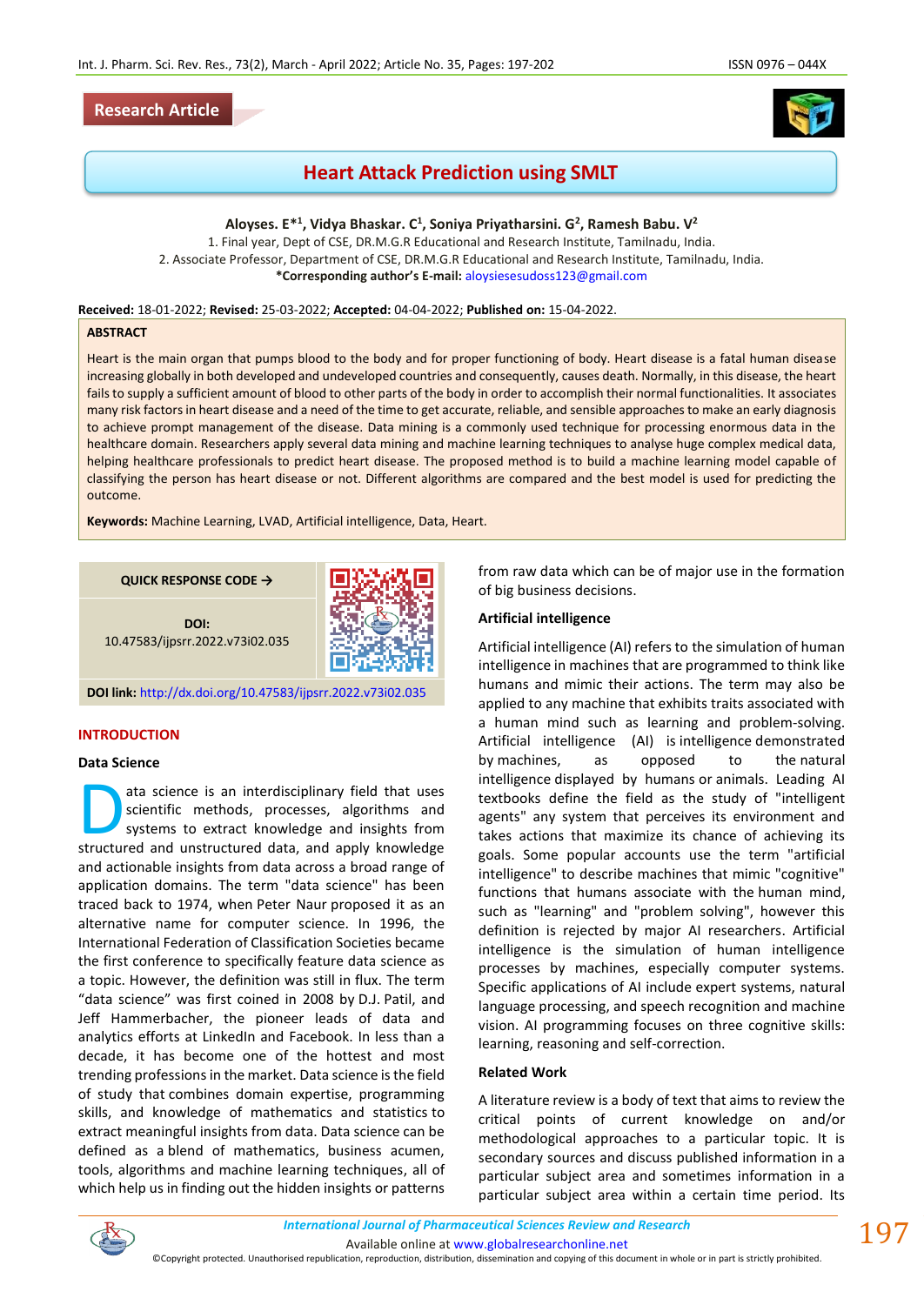ultimate goal is to bring the reader up to date with current literature on a topic and forms the basis for another goal, such as future research that may be needed in the area and precedes a research proposal and may be just a simple summary of sources. Usually, it has an organizational pattern and combines both summary and synthesis.

### **Review of Literature Survey**

Title : A Survey on Prediction Techniques of Heart Disease using Machine Learning

Author: Mangesh Limbitote, Dnyaneshwari Mahajan, Kedar Damkondwar, Pushkar Patil

### Year : 2020

Heart is one of the most important part of the body. It helps to purify and circulate blood to all parts of the body. Most number of deaths in the world are due to Heart Diseases. Some symptoms like chest pain, faster heartbeat, discomfort in breathing are recorded. This data is analysed on regular basis. In this review, an overview of the heart disease and its current procedures is firstly introduced. Furthermore, an in-depth analysis of the most relevant machine learning techniques available on the literature for heart disease prediction is briefly elaborated. Heart disease is the kind of disease which can cause the death. Each year too many peoples are dying due to heart disease. Heart disease can be occurred due to the weakening of heart muscle. Also, the heart failure can be described as the failure of heart to pump the blood. Heart disease is also called as coronary artery disease (CAD). CAD can be occurred due to insufficient blood supply to arteries.

### **Existing System**

The Acoustic analysis has the potential to be a relatively low cost and non-invasive diagnostic tool for point-of-care assessment and remote monitoring of LVAD recipients. Prior work on acoustic analysis in LVAD recipients has focused on analysis of LVAD sounds to detect pump thrombosis. The analysis of heart sounds in LVAD recipients has been limited by the dominant LVAD sounds present within their precordial sounds. We have developed a novel signal processing pipeline to mitigate LVAD-generated sounds within precordial sounds recorded from LVAD recipients, potentially rendering automated heart sound analysis in this population feasible. Their analysis revealed that pump activity in LVAD recipients induces heart sounds with diverse acoustic signatures, such as S1 and S2 sounds with varying frequency ranges and relative amplitudes, and variabilities in S2 components based on changes in aortic valve mobility across different pump speeds.

### **Proposed System**

The proposed method is to build a machine learning model for classification of heart disease. The process carries from data collection where the past data related to heart disease are collected. Data mining is a commonly used

technique for processing enormous data in the healthcare domain. The heart disease if found before proper treatment can save lives. Machine learning is now applied and mostly used in health care where it reduces the manual effort and better model makes error less which leads in saving the life. The data analysis is done on the dataset proper variable identification done that is both the dependent variables and independent variables are found. Then proper machine learning algorithm are applied on the dataset where the pattern of data is learnt. After applying different algorithms a better algorithm is used for the prediction of outcome.

## **Block Diagrams**

## *1. Architecture Diagram*



**Figure 1:** Architecture diagram

## *2. Use Case Diagram*



**Figure 2:** Use case diagram

### *3. Class Diagram*



### **Figure 3:** Class diagram



Available online a[t www.globalresearchonline.net](http://www.globalresearchonline.net/)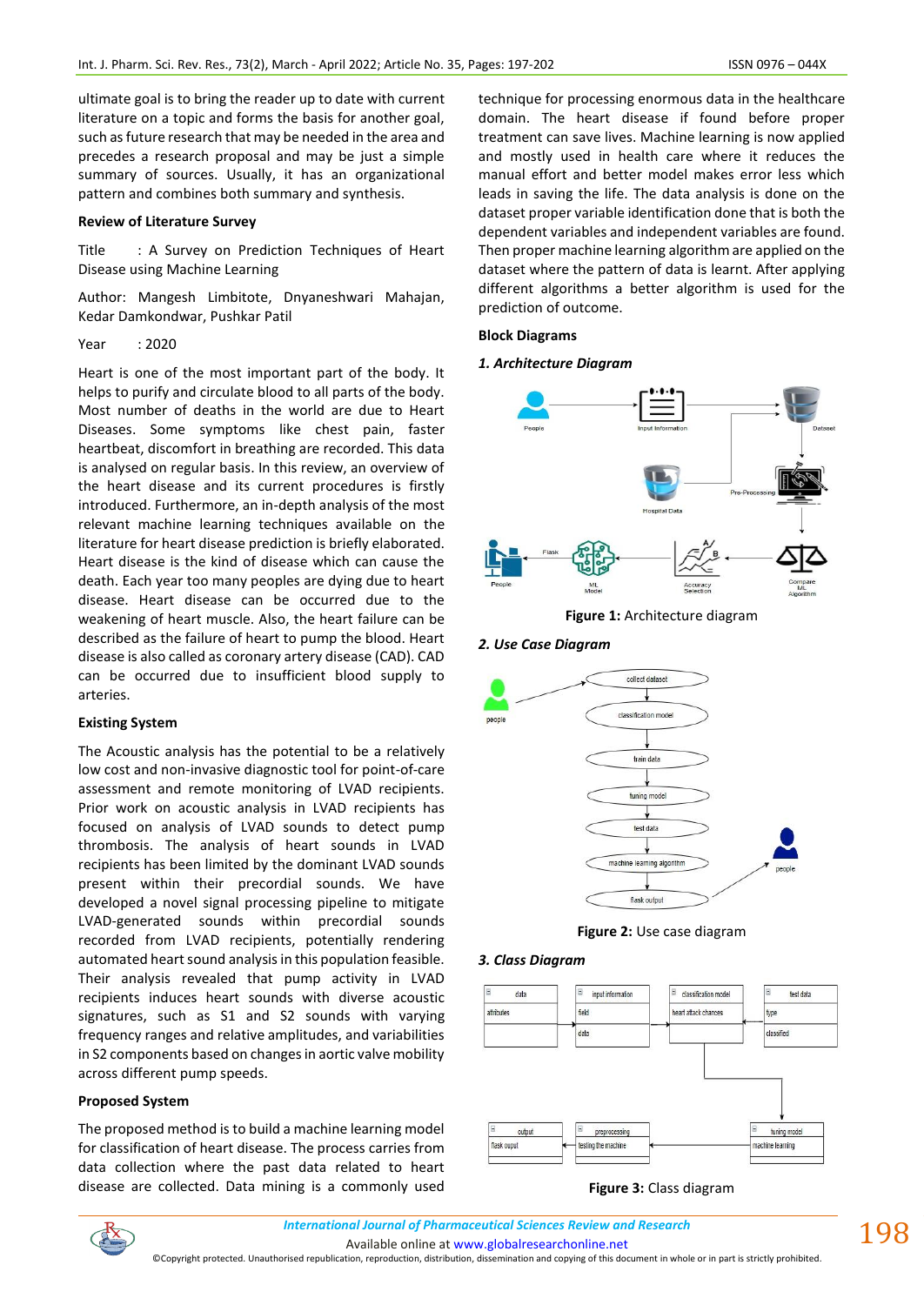## **4.** *Activity Diagram*





## **RESULTS AND DISCUSSION**

### **Data Pre-processing**

Validation techniques in machine learning are used to get the error rate of the Machine Learning (ML) model, which can be considered as close to the true error rate of the dataset. If the data volume is large enough to be representative of the population, you may not need the validation techniques. However, in real-world scenarios, to work with samples of data that may not be a true representative of the population of given dataset. To finding the missing value, duplicate value and description of data type whether it is float variable or integer. The sample of data used to provide an unbiased evaluation of a model fit on the training dataset while tuning model hyper parameters.

The evaluation becomes more biased as skill on the validation dataset is incorporated into the model configuration. The validation set is used to evaluate a given model, but this is for frequent evaluation. It as machine learning engineers use this data to fine-tune the model hyper parameters. Data collection, data analysis, and the process of addressing data content, quality, and structure can add up to a time-consuming to-do list. During the process of data identification, it helps to understand your data and its properties; this knowledge will help you choose which algorithm to use to build your model.

A number of different **data cleaning** tasks using Python's Pandas library and specifically, it focus on probably the biggest data cleaning task, **missing values** and it able to **more quickly clean data**. It wants to **spend less time cleaning data**, and more time exploring and modeling.

Some of these sources are just simple random mistakes. Other times, there can be a deeper reason why data is missing. It's important to understand these different types of missing data from a statistics point of view. The type of missing data will influence how to deal with filling in the missing values and to detect missing values, and do some basic imputation and detailed statistical approach for dealing with missing data. Before, joint into code, it's important to understand the sources of missing data. Here are some typical reasons why data is missing:

- User forgot to fill in a field.
- Data was lost while transferring manually from a legacy database.
- There was a programming error.
- Users chose not to fill out a field tied to their beliefs about how the results would be used or interpreted.

## **Data Validation/ Cleaning/Preparing Process**

Importing the library packages with loading given dataset. To analyzing the variable identification by data shape, data type and evaluating the missing values, duplicate values. A validation dataset is a sample of data held back from training your model that is used to give an estimate of model skill while tuning models and procedures that you can use to make the best use of validation and test datasets when evaluating your models. Data cleaning / preparing by rename the given dataset and drop the column etc. to analyze the uni-variate, bi-variate and multi-variate process.

The steps and techniques for data cleaning will vary from dataset to dataset. The primary goal of data cleaning is to detect and remove errors and anomalies to increase the value of data in analytics and decision making.

### **Exploration data analysis of visualization**

Data visualization is an important skill in applied statistics and machine learning. Statistics does indeed focus on quantitative descriptions and estimations of data. Data visualization provides an important suite of tools for gaining a qualitative understanding. This can be helpful when exploring and getting to know a dataset and can help with identifying patterns, corrupt data, outliers, and much more. With a little domain knowledge, data visualizations can be used to express and demonstrate key relationships in plots and charts that are more visceral and stakeholders than measures of association or significance. Data visualization and exploratory data analysis are whole fields themselves and it will recommend a deeper dive into some the books mentioned at the end.

Sometimes data does not make sense until it can look at in a visual form, such as with charts and plots. Being able to quickly visualize of data samples and others is an important skill both in applied statistics and in applied machine learning. It will discover the many types of plots that you will need to know when visualizing data in Python and how to use them to better understand your own data.

- $\triangleright$  How to chart time series data with line plots and categorical quantities with bar charts.
- ➢ How to summarize data distributions with histograms and box plots.

Pre-processing refers to the transformations applied to our data before feeding it to the algorithm. Data Preprocessing



Available online a[t www.globalresearchonline.net](http://www.globalresearchonline.net/)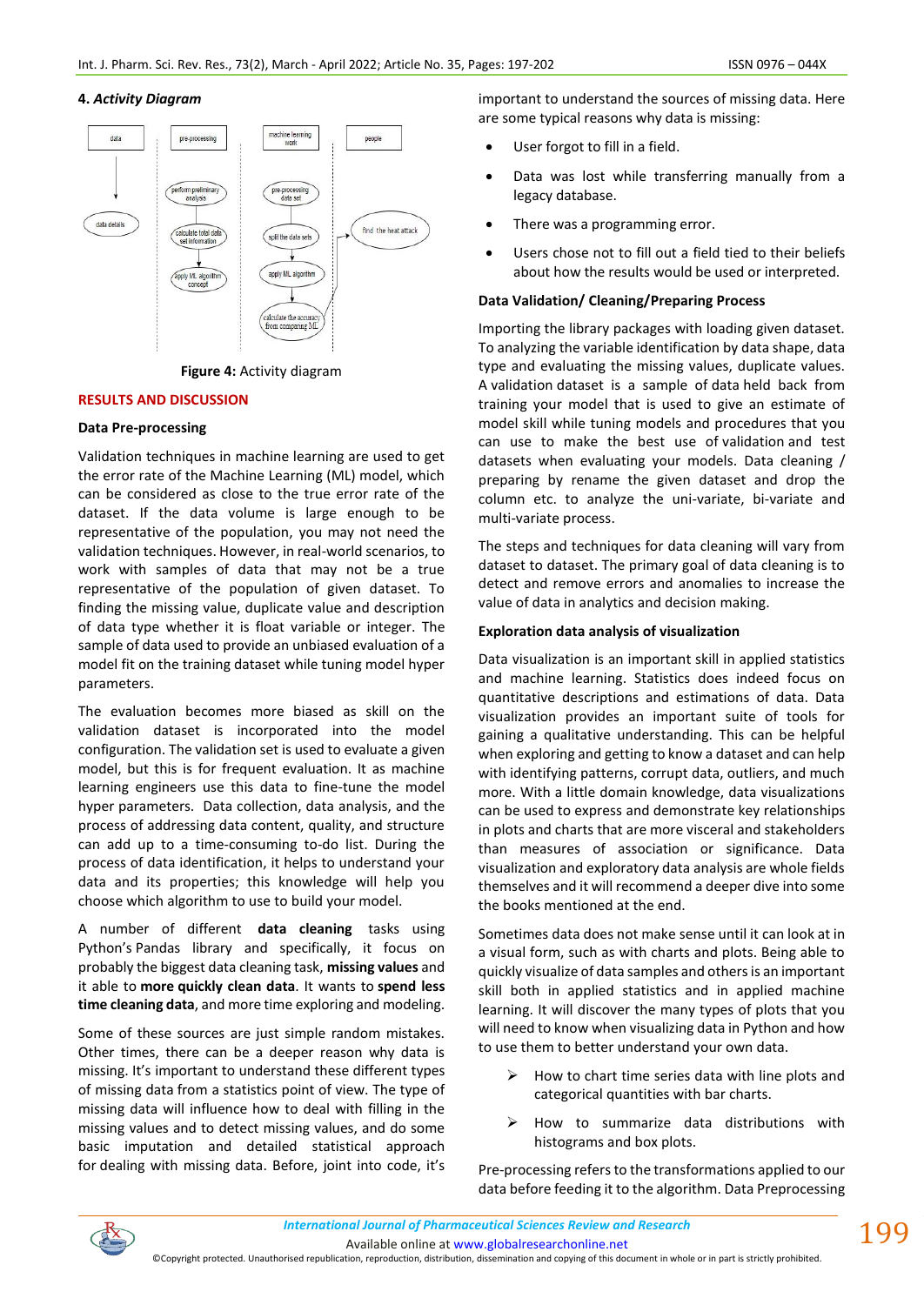is a technique that is used to convert the raw data into a clean data set. In other words, whenever the data is gathered from different sources it is collected in raw format which is not feasible for the analysis. To achieving better results from the applied model in Machine Learning method of the data has to be in a proper manner. Some specified Machine Learning model needs information in a

specified format, for example, Random Forest algorithm does not support null values. Therefore, to execute random forest algorithm null values have to be managed from the original raw data set. And another aspect is that data set should be formatted in such a way that more than one Machine Learning and Deep Learning algorithms are executed in given dataset.

|              |      |              |                | age sex op trestbps ohol fbs resteog thalach exang oldpeak slope ca thal target |         |          |   |     |              |     |    |                |                |               |
|--------------|------|--------------|----------------|---------------------------------------------------------------------------------|---------|----------|---|-----|--------------|-----|----|----------------|----------------|---------------|
| $\mathbf{0}$ | -70  | $\cdot$ 1    | $\overline{4}$ | 130                                                                             | 322     | $\circ$  | 2 | 109 | 0            | 2.4 | 2. | - 3            | -3             | 2             |
| 1.           | 67   | 10           | - 31           | 115                                                                             | 564     | 0        | 2 | 160 | 0            | 1.6 |    | $2 \quad 0$    | 7.             |               |
|              | 2 57 | $\mathbf{1}$ | $\sim$ 2       |                                                                                 | 124 261 | $\theta$ | 0 | 141 | $\mathbf{0}$ | 0.3 | 11 | $\overline{0}$ | $\mathbf{7}$   | $\mathcal{D}$ |
| 3.           | -64  |              | 4              | 128                                                                             | 263     | - 0      | 0 | 105 | $\mathbf{1}$ | 0.2 | 2  | -848           | 7 <sup>1</sup> | - 11          |
| 4            | 74   | $\circ$      | $\overline{2}$ | 120                                                                             | 269     | $\circ$  | 2 | 121 | 1            | 0.2 | 1  | $-1$           | 3 <sup>2</sup> | $\mathbf{1}$  |

b)

|                      | age         | sex         | CD.         | trestbps    | chol               | fbs                | restecg     | thalach            | exang              | oldpeak             | slope       | ca          | thal        | target      |
|----------------------|-------------|-------------|-------------|-------------|--------------------|--------------------|-------------|--------------------|--------------------|---------------------|-------------|-------------|-------------|-------------|
| age                  | 1.000000    | $-0.094401$ | 0.096920    | 0.273053    | 0.220056           | 0.123458           | 0.128171    | $-0.402215$        | 0.098297           | 0.194234            | 0.159774    | 0.356081    | 0.106100    | 0.212322    |
| Sex                  | $-0.094401$ | 1.000000    | 0.034636    | $-0.062693$ | $-0.201647$        | 0.042140           | 0.039253    | $-0.076101$        | 0.180022           | 0.097412            | 0.050545    | 0.086830    | 0.391046    | 0.297721    |
| cn                   | 0.096920    | 0.034636    | 1,000000    | $-0.043196$ | 0.090465           | $-0.098537$        | 0.074325    | $-0.317682$        | 0.353160           | 0.167244            | 0.136900    | 0.225890    | 0.262659    | 0.417436    |
| trestbos             | 0.273053    | $-0.082693$ | $-0.043196$ | 1.000000    | 0.173019           | 0.155681           | 0.116157    | $-0.039136$        | 0.082793           | 0.222800            | 0.142472    | 0.085697    | 0.132045    | 0.155383    |
|                      | 0.220056    | $-0.201647$ | 0.090465    | 0.173019    | 1,000000           | 0.025186           | 0.167652    | $-0.018739$        | 0.078243           | 0.027709            | $-0.005755$ | 0.126541    | 0.028836    | 0.118021    |
| fh⊆                  | 0.123458    | 0.042140    | $-0.098537$ | 0.155681    | 0.025186           | 1.000000           | 0.053499    |                    | 0.022494 -0.004107 | $-0.025538$         | 0.044076    | 0.123774    | 0.049237    | $-0.016319$ |
| resteca              | 0.128171    | 0.039253    | 0.074325    | 0.116157    | 0.167652           | 0.053499           | 1.000000    | $-0.074628$        | 0.095098           | 0.120034            | 0.160614    | 0.114368    | 0.007337    | 0.182091    |
| thalach              | $-0.402215$ | $-0.076101$ | $-0.317682$ | $-0.039136$ | $-0.018739$        | 0.022494           | $-0.074628$ | 1,000000           |                    | -0.380719 -0.349045 | $-0.386847$ | $-0.265333$ | $-0.253397$ | $-0.418514$ |
| exang                | 0.098297    | 0.180022    | 0.353160    | 0.082793    |                    | 0.078243 -0.004107 |             | 0.095098 -0.380719 | 1.000000           | 0.274672            | 0.255908    | 0.153347    | 0.321449    | 0.419303    |
| oldpeak              | 0.194234    | 0.097412    | 0.167244    | 0.222800    | 0.027709           | $-0.025538$        |             | 0.120034 -0.349045 | 0.274672           | 1,000000            | 0.609712    | 0.255005    | 0.324333    | 0.417967    |
| slope                | 0.159774    | 0.050545    | 0.136900    |             | 0.142472 -0.005755 | 0.044076           |             | 0.160614 -0.386847 | 0.255908           | 0.609712            | 1,000000    | 0.109498    | 0.283678    | 0.337616    |
| <b>C<sub>3</sub></b> | 0.356081    | 0.086830    | 0.225890    | 0.085697    | 0.126541           | 0.123774           |             | 0.114368 -0.265333 | 0.153347           | 0.255005            | 0.109498    | 1,000000    | 0.255648    | 0.455336    |
| thal                 | 0.106100    | 0.391046    | 0.262659    | 0.132045    | 0.028836           | 0.049237           |             | 0.007337 -0.253397 | 0.321449           | 0.324333            | 0.283678    | 0.255648    | 1,000000    | 0.525020    |
| target               | 0.212322    | 0.297721    | 0.417436    | 0.155383    | 0.118021           | $-0.016319$        | 0.182091    | $-0.418514$        | 0.419303           | 0.417967            | 0.337616    | 0455336     | 0.525020    | 1.000000    |

## **Figure 6 (a& b):** Data sets

## **Comparing Algorithm with prediction in the form of best accuracy result**

It is important to compare the performance of multiple different machine learning algorithms consistently and it will discover to create a test harness to compare multiple different machine learning algorithms in Python with scikitlearn. It can use this test harness as a template on your own machine learning problems and add more and different algorithms to compare. Each model will have different performance characteristics. Using resampling methods like cross validation, you can get an estimate for how accurate each model may be on unseen data. It needs to be able to use these estimates to choose one or two best models from the suite of models that you have created. When have a new dataset, it is a good idea to visualize the data using different techniques in order to look at the data from different perspectives. The same idea applies to model selection. You should use a number of different ways of looking at the estimated accuracy of your machine learning algorithms in order to choose the one or two to finalize. A way to do this is to use different visualization methods to show the average accuracy, variance and other properties of the distribution of model accuracies.

In the next section you will discover exactly how you can do that in Python with scikit-learn. The key to a fair comparison of machine learning algorithms is ensuring that each algorithm is evaluated in the same way on the same data and it can achieve this by forcing each algorithm to be evaluated on a consistent test harness.



Available online a[t www.globalresearchonline.net](http://www.globalresearchonline.net/)

©Copyright protected. Unauthorised republication, reproduction, distribution, dissemination and copying of this document in whole or in part is strictly prohibited.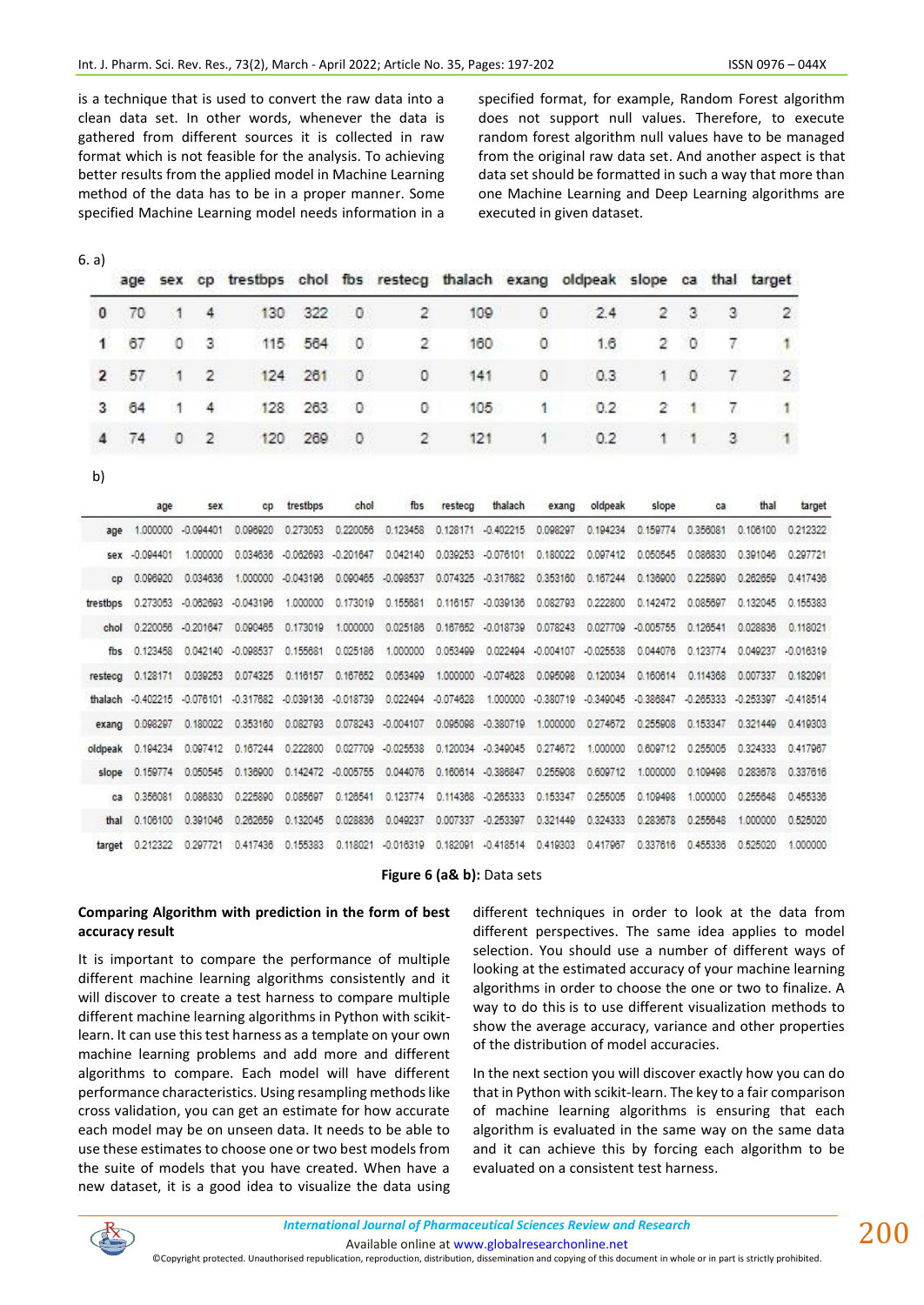In the example below 4 different algorithms are compared:

- ➢ Logistic Regression
- ➢ Random Forest
- ➢ Decision Tree Classifier
- ➢ Naive Bayes

The K-fold cross validation procedure is used to evaluate each algorithm, importantly configured with the same random seed to ensure that the same splits to the training data are performed and that each algorithm is evaluated in precisely the same way. Before that comparing algorithm, Building a Machine Learning Model using install Scikit-Learn libraries. In this library package have to done preprocessing, linear model with logistic regression method, cross validating by KFold method, ensemble with random forest method and tree with decision tree classifier. Additionally, splitting the train set and test set. To predicting the result by comparing accuracy.

#### **Prediction result by accuracy**

Logistic regression algorithm also uses a linear equation with independent predictors to predict a value. The predicted value can be anywhere between negative infinity to positive infinity. It need the output of the algorithm to be classified variable data. Higher accuracy predicting result is logistic regression model by comparing the best accuracy.

*False Positives (FP)***:** A person who will pay predicted as defaulter. When actual class is no and predicted class is yes. E.g. if actual class says this passenger did not survive but predicted class tells you that this passenger will survive.

*False Negatives (FN)*: A person who default predicted as payer. When actual class is yes but predicted class in no. E.g. if actual class value indicates that this passenger survived and predicted class tells you that passenger will die.

*True Positives (TP)***:** A person who will not pay predicted as defaulter. These are the correctly predicted positive values which means that the value of actual class is yes and the value of predicted class is also yes. E.g. if actual class value indicates that this passenger survived and predicted class tells you the same thing.

*True Negatives (TN)***:** A person who default predicted as payer. These are the correctly predicted negative values which means that the value of actual class is no and value of predicted class is also no. E.g. if actual class says this passenger did not survive and predicted class tells you the same thing.

True Positive Rate (TPR) = TP / (TP + FN)

False Positive rate (FPR) = FP / (FP + TN)

*Accuracy***:** The Proportion of the total number of predictions that is correct otherwise overall how often the model predicts correctly defaulters and non-defaulters.

#### *Accuracy calculation:*

Accuracy =  $(TP + TN) / (TP + TN + FP + FN)$ 

Accuracy is the most intuitive performance measure and it is simply a ratio of correctly predicted observation to the total observations. One may think that, if we have high accuracy then our model is best. Yes, accuracy is a great measure but only when you have symmetric datasets where values of false positive and false negatives are almost same.

*Precision***:** The proportion of positive predictions that are actually correct.

Precision =  $TP / (TP + FP)$ 

Precision is the ratio of correctly predicted positive observations to the total predicted positive observations. The question that this metric answer is of all passengers that labelled as survived, how many actually survived? High precision relates to the low false positive rate. We have got 0.788 precision which is pretty good.

*Recall***:** The proportion of positive observed values correctly predicted. (The proportion of actual defaulters that the model will correctly predict)

 $Recall = TP / (TP + FN)$ 

Recall(Sensitivity) - Recall is the ratio of correctly predicted positive observations to the all observations in actual class - yes.

**F1 Score** is the weighted average of Precision and Recall. Therefore, this score takes both false positives and false negatives into account. Intuitively it is not as easy to understand as accuracy, but F1 is usually more useful than accuracy, especially if you have an uneven class distribution. Accuracy works best if false positives and false negatives have similar cost. If the cost of false positives and false negatives are very different, it's better to look at both Precision and Recall.

### *General Formula***:**

F- Measure =  $2TP / (2TP + FP + FN)$ 

#### **F1-Score Formula:**

F1 Score = 2\*(Recall \* Precision) / (Recall + Precision)

#### **CONCLUSION**

The analytical process started from data cleaning and processing, missing value, exploratory analysis and finally model building and evaluation. The best accuracy on public test set is higher accuracy score will be find out. This application can help to find the Prediction of Heart Attack.

# **REFERENCES**

1. Agrawal S et al., "Thirty-day readmissions after left ventricular assist device implantation in the United States," Circ. Heart Fail. 2018;11(3):P.e004628 doi: [10.1016/j.cardfail.2020.03.001](https://dx.doi.org/10.1016%2Fj.cardfail.2020.03.001) PMID: [32151635](https://www.ncbi.nlm.nih.gov/pubmed/32151635)

2. Akhter S A et al., "Hospital readmissions after continuous-flow left ventricular assist device implantation: incidence, causes, and cost analysis," Ann. Thorac. Surg.



*International Journal of Pharmaceutical Sciences Review and Research International Journal of Pharmaceutical Sciences Review and Research*

Available online a[t www.globalresearchonline.net](http://www.globalresearchonline.net/)

©Copyright protected. Unauthorised republication, reproduction, distribution, dissemination and copying of this document in whole or in part is strictly prohibited.